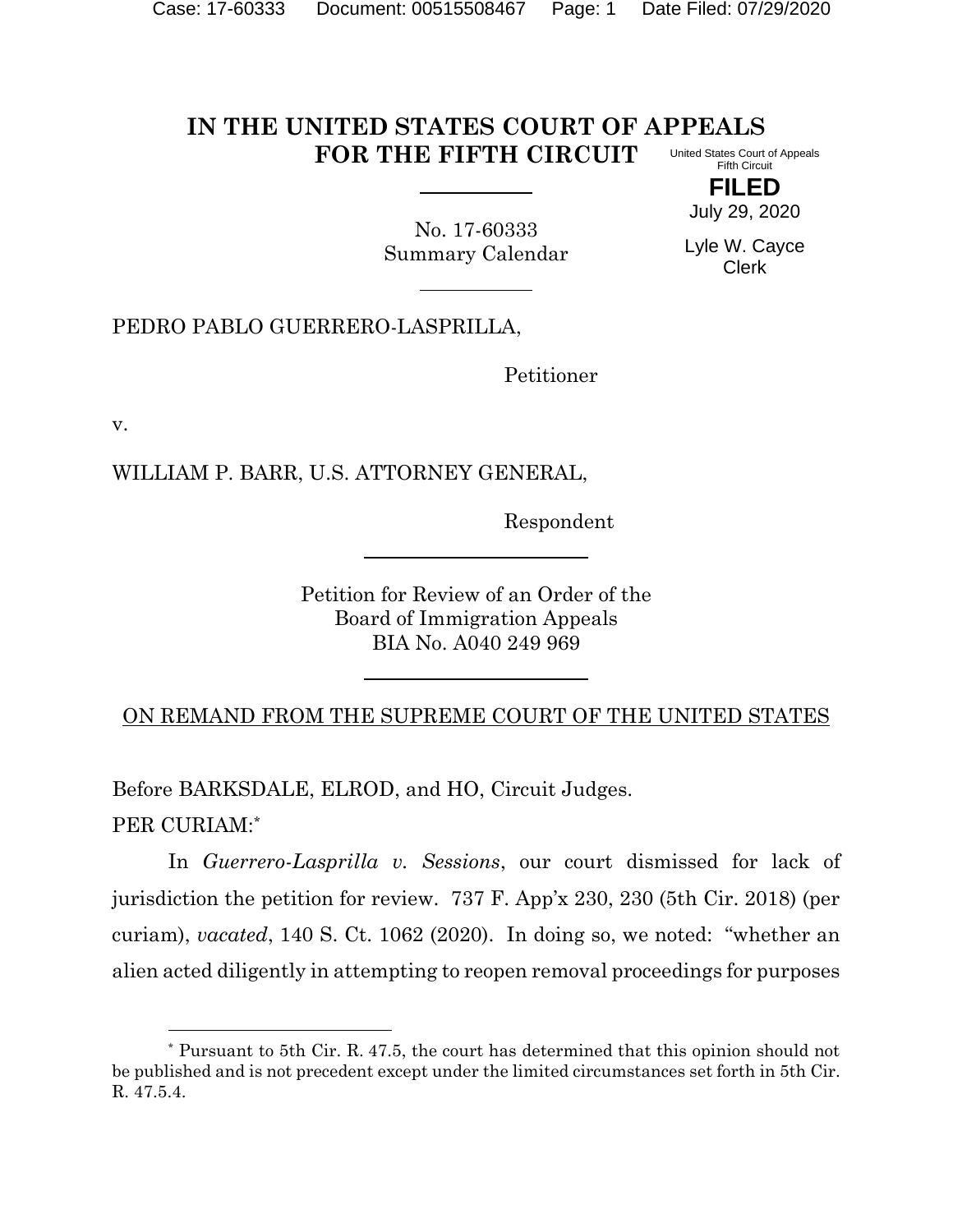of equitable tolling is a factual question". *Id.* at 231 (citing *Penalva v. Sessions*, 884 F.3d 521, 525 (5th Cir. 2018)). Consequently, we held: "[b]ecause Guerrero was removable on account of criminal convictions that qualified as aggravated felonies as well as violations of laws relating to controlled substances, we lack[ed] jurisdiction to consider the factual question of whether he acted with the requisite diligence to warrant equitable tolling". *Id.* (citing 8 U.S.C. §§ 1227(a)(2)(A)(iii), (B)(i); 8 U.S.C. § 1252(a)(2)(C); *Penalva*, 884 F.3d at 525– 26).

On 23 March 2020, however, the Supreme Court held:

[I]n this kind of immigration case (involving [an alien] who [is] removable for having committed certain crimes), a court of appeals may consider only "constitutional claims or questions of law." 8 U.S.C. § 1252(a)(2)(D). The issue before us is, as we have said, whether the statutory phrase "questions of law" includes the application of a legal standard to undisputed or established facts. If so, the Fifth Circuit erred in holding that it "lack[ed] jurisdiction" to consider [petitioner's] claim[ ] of due diligence for equitable tolling purposes. We conclude that the phrase "questions of law" does include this type of review, and the Court of Appeals was wrong to hold the contrary.

*Guerrero-Lasprilla v. Barr*, 140 S. Ct. 1062, 1068 (2020).

In so holding, the Court vacated our judgment and "remand[ed] the. case[ ] for further proceedings consistent with [its] opinion". *Id.* at 1073. On remand, we directed the parties to file supplemental letter briefs on the action's merits. We now substitute this opinion for our prior opinion.

Pedro Pablo Guerrero-Lasprilla, a native and citizen of Colombia, was admitted to the United States in 1986 as an immigrant. He was ordered removed, however, in 1998 following felony convictions of conspiracy to possess, with intent to distribute, cocaine base and possession, with intent to distribute, cocaine base, in violation of 18 U.S.C. § 2 and 21 U.S.C. §§ 841(a)(1) and 846. In September 2016, Guerrero filed a motion to reopen his removal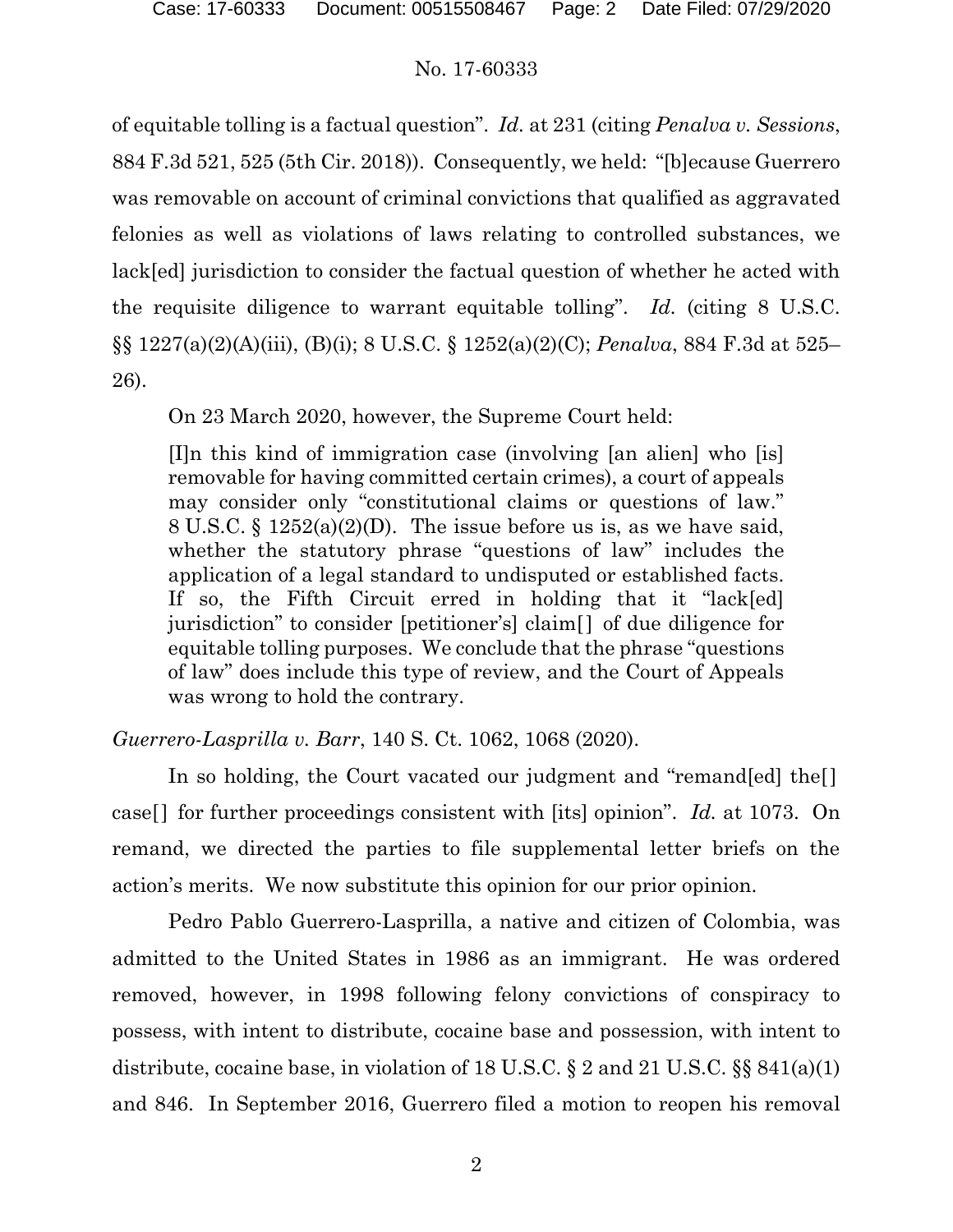proceedings, claiming *Matter of Abdelghany*, 26 I. & N. Dec. 254 (B.I.A. 2014), rendered him eligible to seek relief under former Immigration and Nationality Act § 212(c), 8 U.S.C. § 1182(c) (repealed 1996).

The immigration judge (IJ) denied the motion to reopen, determining it was untimely under 8 C.F.R. § 1003.23(b)(1) ("A motion to reopen must be filed within 90 days of the date of entry of a final administrative order of removal, deportation, or exclusion, or on or before September 30, 1996, whichever is later."). The IJ further determined: Guerrero was "not entitled to equitable tolling of his untimely motion to reopen" because his waiting two years to file his motion to reopen, after his right to seek § 212(c) relief was explained by *Matter of Abdelghany* in 2014, did not show he diligently pursued his rights; even if he was entitled to equitable tolling, Guerrero had not met the requirement of filing a special motion to seek relief under former § 212(c) on or before 25 April 2005; and the IJ would not exercise discretion to reopen Guerrero's proceedings *sua sponte*.

On appeal, the Board of Immigration Appeals (BIA) adopted and affirmed the IJ's denial of the motion to reopen and dismissed the appeal. In doing so, the BIA similarly determined: "[t]he motion to reopen was untimely because it was not filed within 90 days of the final administrative decision in this case"; equitable tolling did not excuse the untimely filing, and Guerrero's contention he could not have filed his motion prior to our court's decision in *Lugo-Resendez v. Lynch*, 831 F.3d 337 (5th Cir. 2016), was unavailing; even if Guerrero's contention could support an equitable-tolling claim, he had failed to file the special motion seeking relief required under former § 212(c); and *sua sponte* reopening of the proceedings was unwarranted.

In his petition for review to our court, Guerrero asserted the BIA erred in denying his motion to reopen removal proceedings based on its

3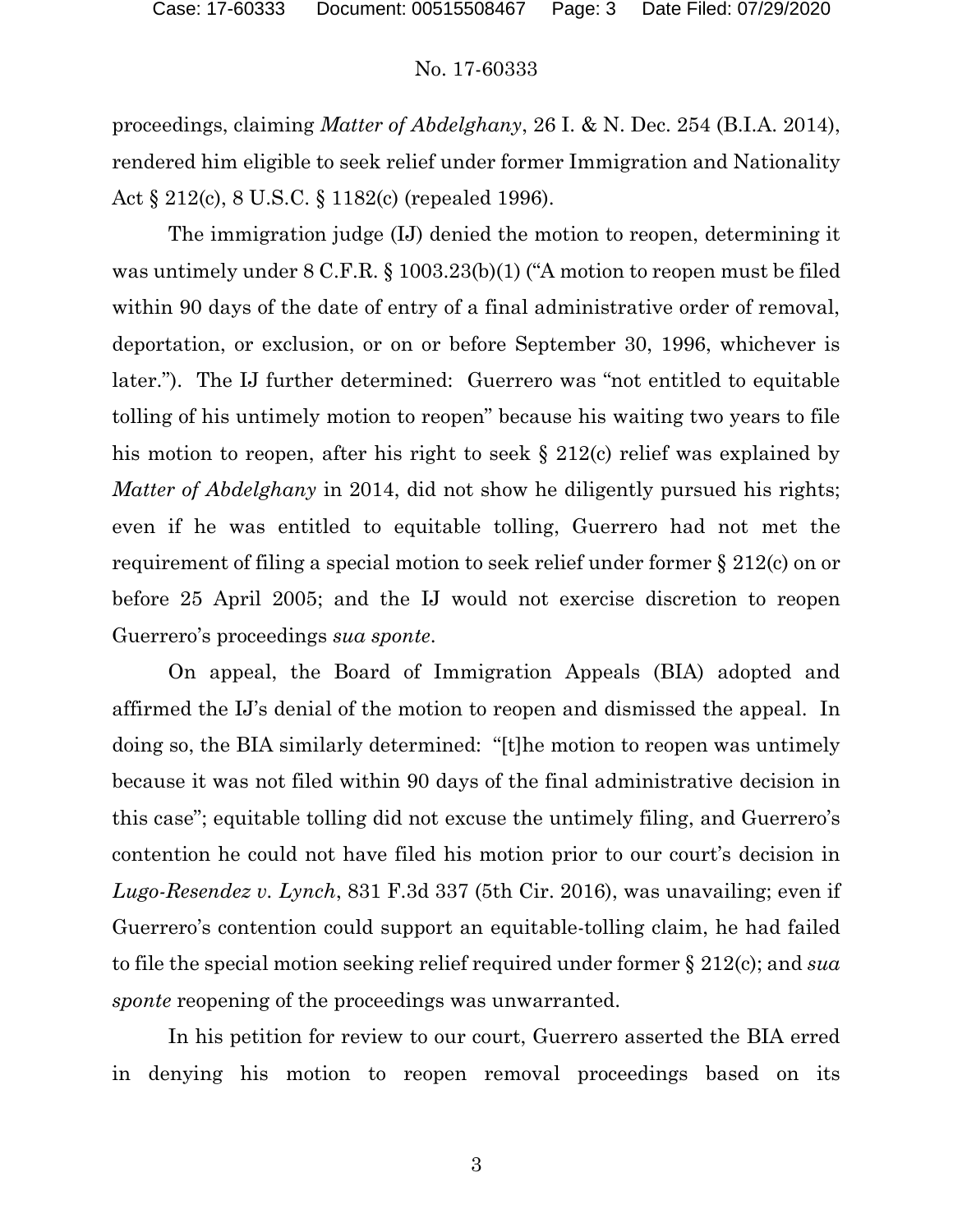determinations: he was not entitled to equitable tolling on his motion; and he failed to file the required special motion seeking relief under former § 212(c). (Guerrero also contended the BIA erred by not exercising its discretion to reopen proceedings *sua sponte*. Because this issue was raised for the first time in Guerrero's reply brief, however, we did not consider it. *See Yohey v. Collins*, 985 F.2d 222, 225 (5th Cir. 1993) (citation omitted). In any event, we lack jurisdiction to review the BIA's decision not to reopen proceedings *sua sponte*. *See Enriquez-Alvarado v. Ashcroft*, 371 F.3d 246, 248–50 (5th Cir. 2004), *overruled on other grounds by Mata v. Lynch*, 135 S. Ct. 2150, 2155–56 (2015).)

"In reviewing the denial of a motion to reopen, [our] court applies a highly deferential abuse-of-discretion standard, regardless of the basis of the alien's request for relief." *Gomez-Palacios v. Holder*, 560 F.3d 354, 358 (5th Cir. 2009) (citation omitted). "Accordingly, this court must affirm the BIA's decision as long as it is not capricious, without foundation in the evidence, or otherwise so irrational that it is arbitrary rather than the result of any perceptible rational approach." *Id.* (citation omitted). In considering the BIA's decision (and the IJ's decision, to the extent it influenced the BIA), we review legal conclusions *de novo* and factual findings for substantial evidence. *Id.* (citations omitted). (Guerrero contends erroneously in his supplemental briefing that our review is *de novo*. *See id.* (citation omitted).)

As referenced *supra*, because Guerrero was removable on account of criminal convictions that qualified as aggravated felonies and as violations of laws relating to controlled substances, our court has jurisdiction only over constitutional claims and questions of law raised in his petition for review. *See* 8 U.S.C. §§ 1227(a)(2)(A)(iii), (B)(i); 8 U.S.C. §§ 1252(a)(2)(C), (D). Whether Guerrero exercised due diligence, for equitable-tolling purposes, is such a

4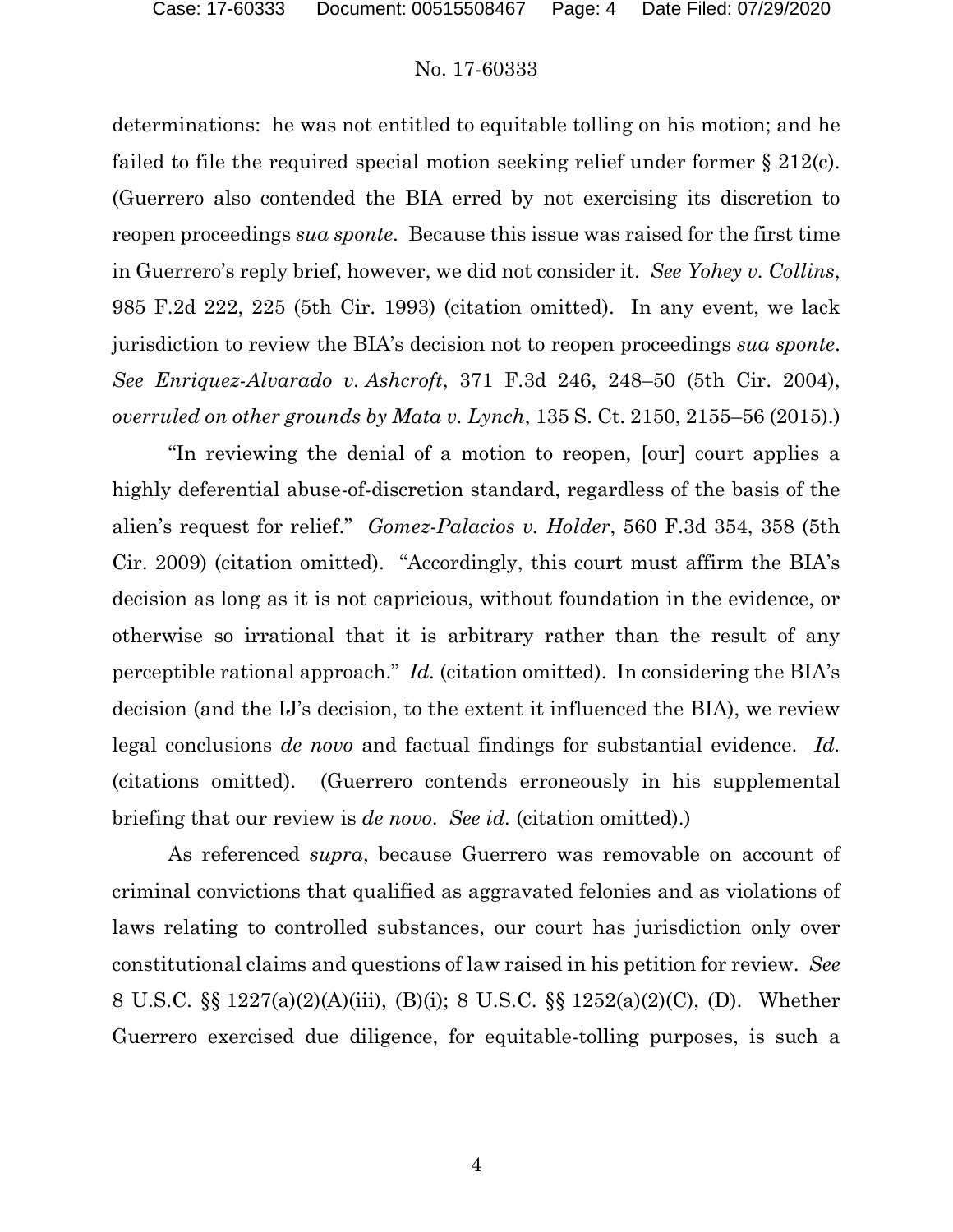"question of law" over which we have jurisdiction. *Guerrero-Lasprilla*, 140 S. Ct. at 1068.

In that regard, "the deadline for filing a motion to reopen . . . is subject to equitable tolling". *Lugo-Resendez*, 831 F.3d at 344. But, equitable tolling is warranted only if petitioner establishes "(1) that he has been pursuing his rights diligently, and (2) that some extraordinary circumstance stood in his way and prevented timely filing". *Id.* (citation omitted). "The first element requires [petitioner] to establish that he pursued his rights with reasonable diligence, not maximum feasible diligence", and "[t]he second element requires [petitioner] to establish that an extraordinary circumstance beyond his control prevented him from complying with the applicable deadline". *Id.* (internal quotation marks and citations omitted). Importantly, "[c]ourts must consider the individual facts and circumstances of each case in determining whether equitable tolling is appropriate". *Id.* at 344–45 (citation omitted).

In challenging the BIA's equitable-tolling determination, Guerrero asserted in his original briefing to our court: he could not have moved to reopen his removal proceedings before our court decided *Lugo-Resendez* in 2016, even though the BIA decided *Matter of Abdelghany* in 2014, because any prior-filed motion would have been procedurally barred; and he was diligent by filing his motion to reopen 40 days after the *Lugo-Resendez* decision. In his supplemental briefing, Guerrero further contended, quoting *Silverio-Da Silva v. Boente*, 675 F. App'x 487, 488 (5th Cir. 2017) (per curiam) (citation omitted), that *Lugo-Resendez* was "an intervening change in binding precedent" that satisfied equitable tolling's "extraordinary circumstance" element. *See Lugo-Resendez*, 831 F.3d at 344 (citation omitted).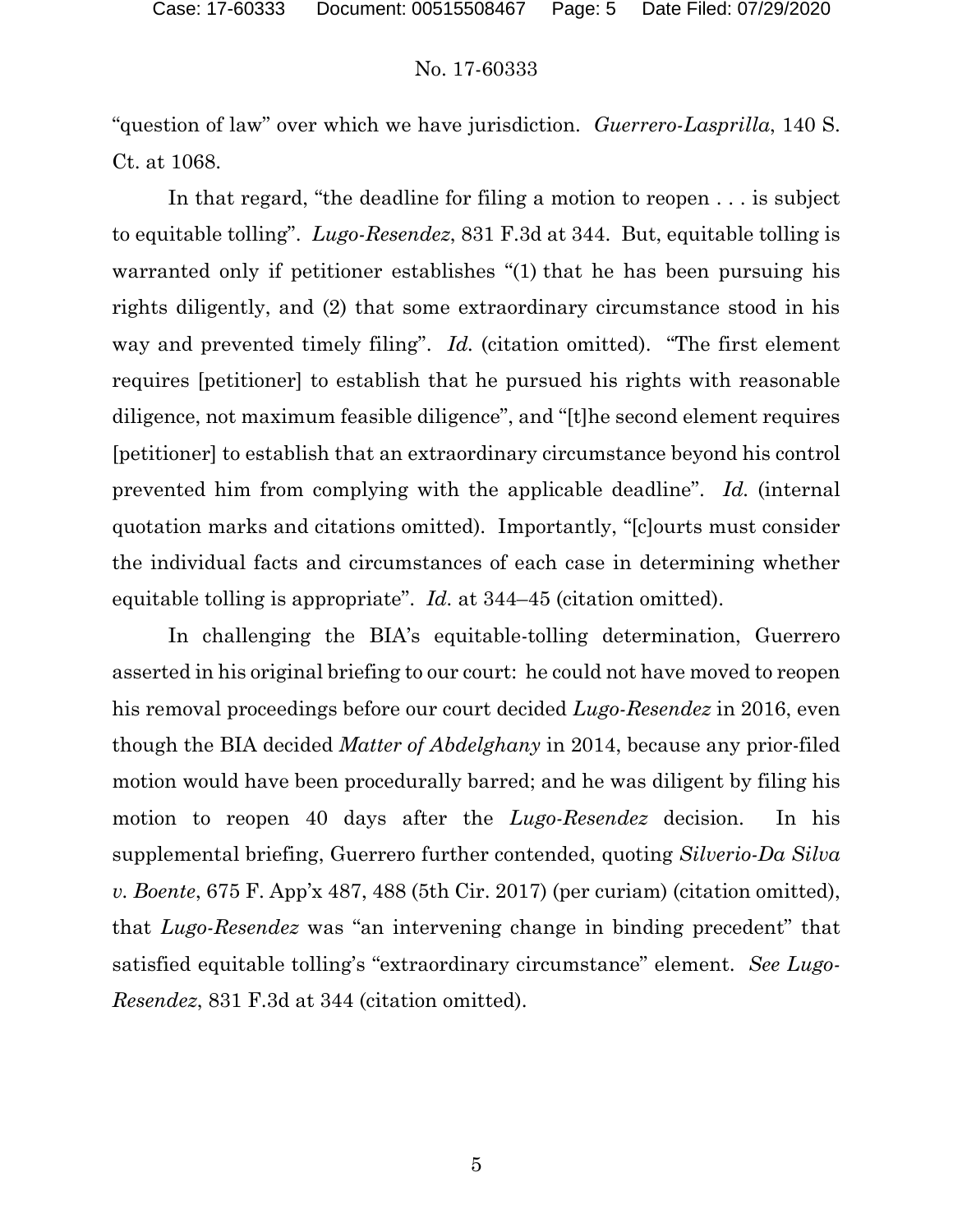The BIA did not err, however, in denying Guerrero's motion to reopen on this ground. Facing "an uncertain outcome based upon an uncertain legal landscape" is not an extraordinary circumstance warranting equitable tolling. *Menominee Indian Tribe of Wis. v. United States*, 136 S. Ct. 750, 757 (2016) (citation omitted). As Guerrero stated in his opening brief for the original briefing here, "[w]hen this [c]ourt held [in *Lugo-Resendez*] that the deadline for filing a motion to reopen . . . was subject to equitable tolling, it answered that question for the first time". Indeed, our court noted in its *Lugo-Resendez* decision that, "[d]espite numerous opportunities to do so, [our] [c]ourt ha[d] not decided whether equitable tolling applie[d] to the 90-day deadline for filing a motion to reopen" before then "join[ing] our sister circuits in holding that the deadline for filing a motion to reopen . . . is subject to equitable tolling". *Lugo-Resendez*, 831 F.3d at 343–44.

This situation is, therefore, distinct from one where petitioner "rel[ies] on *actually binding* precedent that is subsequently reversed", *see Menominee Indian Tribe*, 136 S. Ct. at 757 (emphasis in original), as no precedent existed foreclosing the contention that motions to reopen are subject to equitable tolling. And, although our court had previously construed an equitable-tolling request "as an invitation for the BIA to exercise its discretion to reopen the removal proceeding *sua sponte*", an exercise of "complete discretion" we lacked jurisdiction to review, "the Supreme Court rejected this jurisdictional rule and instructed [our] [c]ourt to stop recharacterizing requests to equitably toll the deadline for filing a statutory motion to reopen" in June 2015. *Lugo-Resendez*, 831 F.3d at 343 (citing, *inter alia*, *Mata v. Lynch*, 135 S. Ct. at 2155–56). More than another year passed, however, before Guerrero filed his September 2016 motion to reopen.